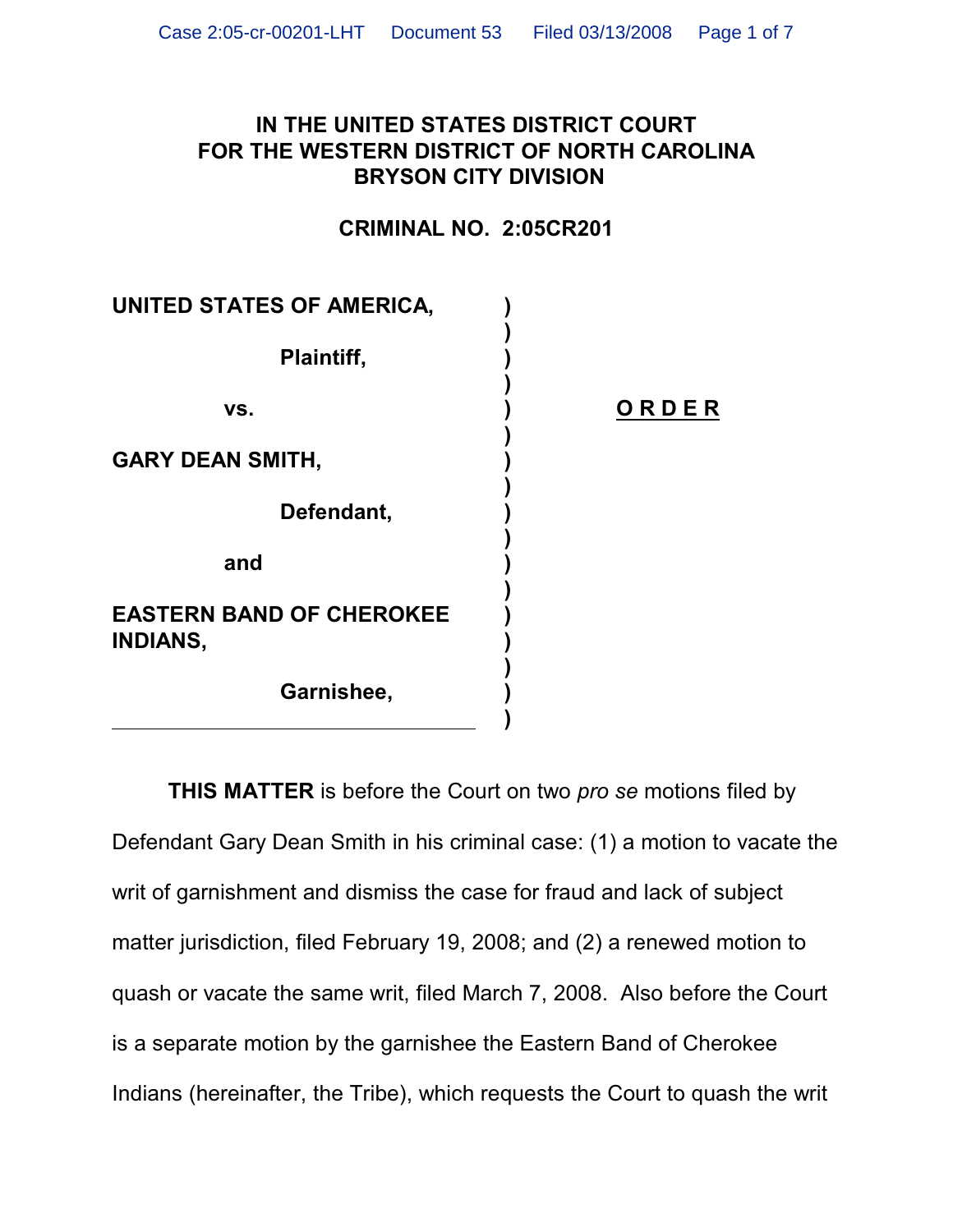of garnishment on grounds of sovereign immunity. **Answer of the Garnishee, filed February 19, 2008.**

The factual and procedural history of this case is as follows. On March 26, 2005, Defendant's girlfriend called 911, claiming that Defendant had detained her against her will in their home for four days and fired shots at her when she tried to escape. **Criminal Complaint, filed May 5, 2005**, **at 3, ¶ 6.** When police arrived at the home, they were able to free Defendant's girlfriend and take Defendant into custody without incident. *Id.* **at 3, ¶ 7.** A 12 gauge shotgun was found in Defendant's possession. *Id.* **at 1.** On May 5, 2005, a criminal complaint was filed against Defendant, alleging possession of a firearm by a felon.*Id.* **at 1.** A corresponding bill of information followed. **Bill of Information, filed May 19, 2005.** Defendant waived his right to prosecution by indictment. **Waiver of**

**Indictment, filed May 31, 2005.**

Defendant pled guilty to the charged offense, and the Court accepted his plea on May 31, 2005. **Rule 11 Inquiry and Order of Acceptance of Plea, filed May 31, 2005; Plea Agreement, filed May 19, 2005.** In a final judgment filed on May 11, 2006, Defendant received an active sentence of 120 months imprisonment, to be followed by 3 years of supervised release.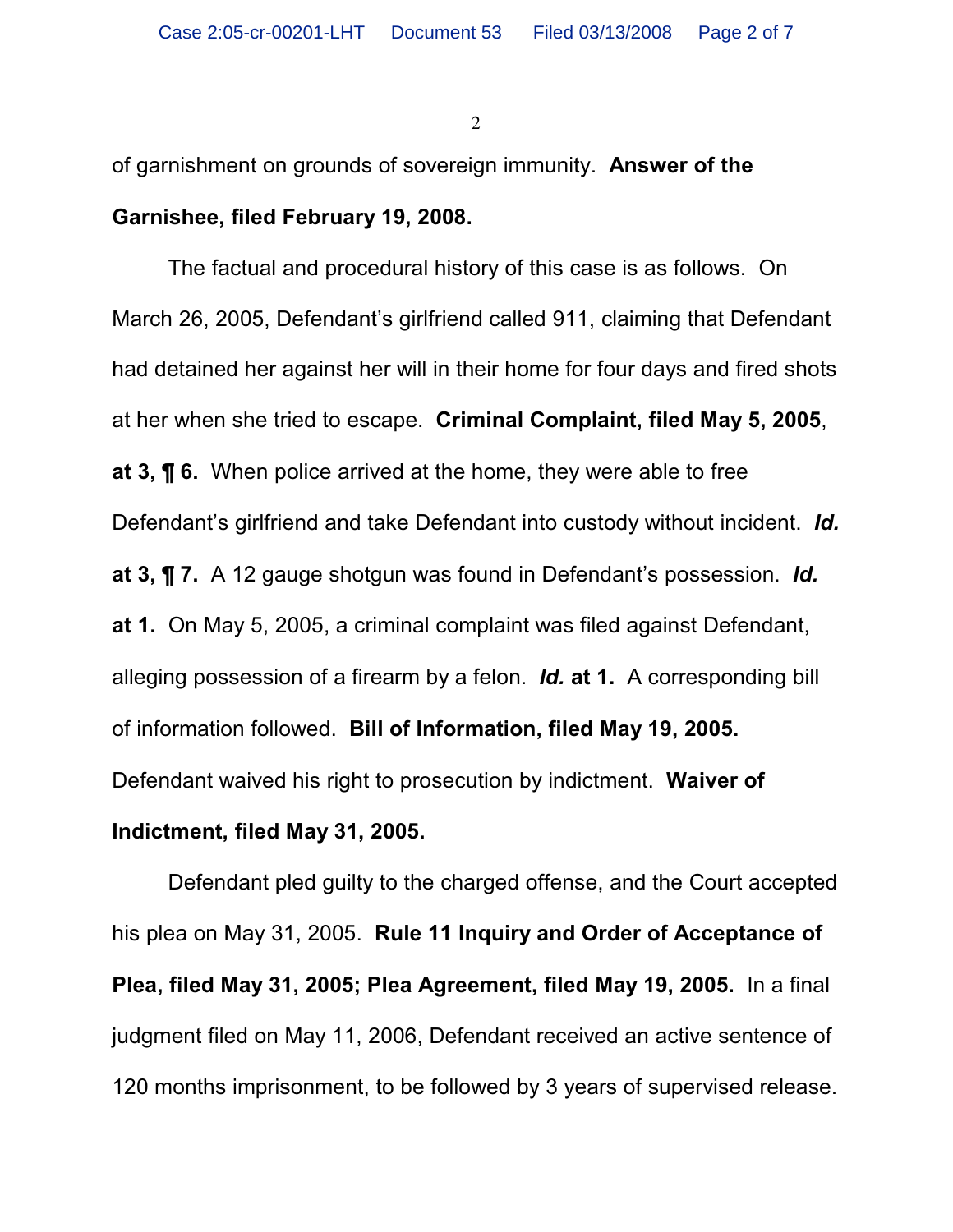**Judgment in a Criminal Case, filed May 11, 2006, at 2-3.** He was also ordered to pay a \$100.00 assessment and restitution in the amount of \$6,800.00. *Id.* **at 4.** The judgment listed Mignon Parker as the sole restitution payee. *Id.* **at 5a.**

The Government filed an application for writ of continuing garnishment on January 25, 2008. **Application for Writ of Continuing Garnishment, filed January 25, 2008.** The application noted that \$175.00 had been credited to the total judgment debt, leaving a balance of \$6,725.00 as of the date of the application. *Id.* **at 1.** The application further indicated that the Tribe "is believed to owe or will owe money or property to the defendant/debtor, or has in its possession property or funds, or tribal gaming proceed funds of the defendant/debtor, and said funds are a substantial nonexempt interest of the defendant/debtor." *Id.* **at 1-2.** Accompanying instructions to Defendant stated that "a garnishment of your tribal gaming proceeds is being taken by the United States of America." **Instructions to Criminal Defendant,** *attached to* **Application for Writ of Continuing Garnishment,** *supra***, at 1.** The instructions further stated, "You have a right to ask the court to return your property to you if you think you do not owe the money to the United States Government[.]"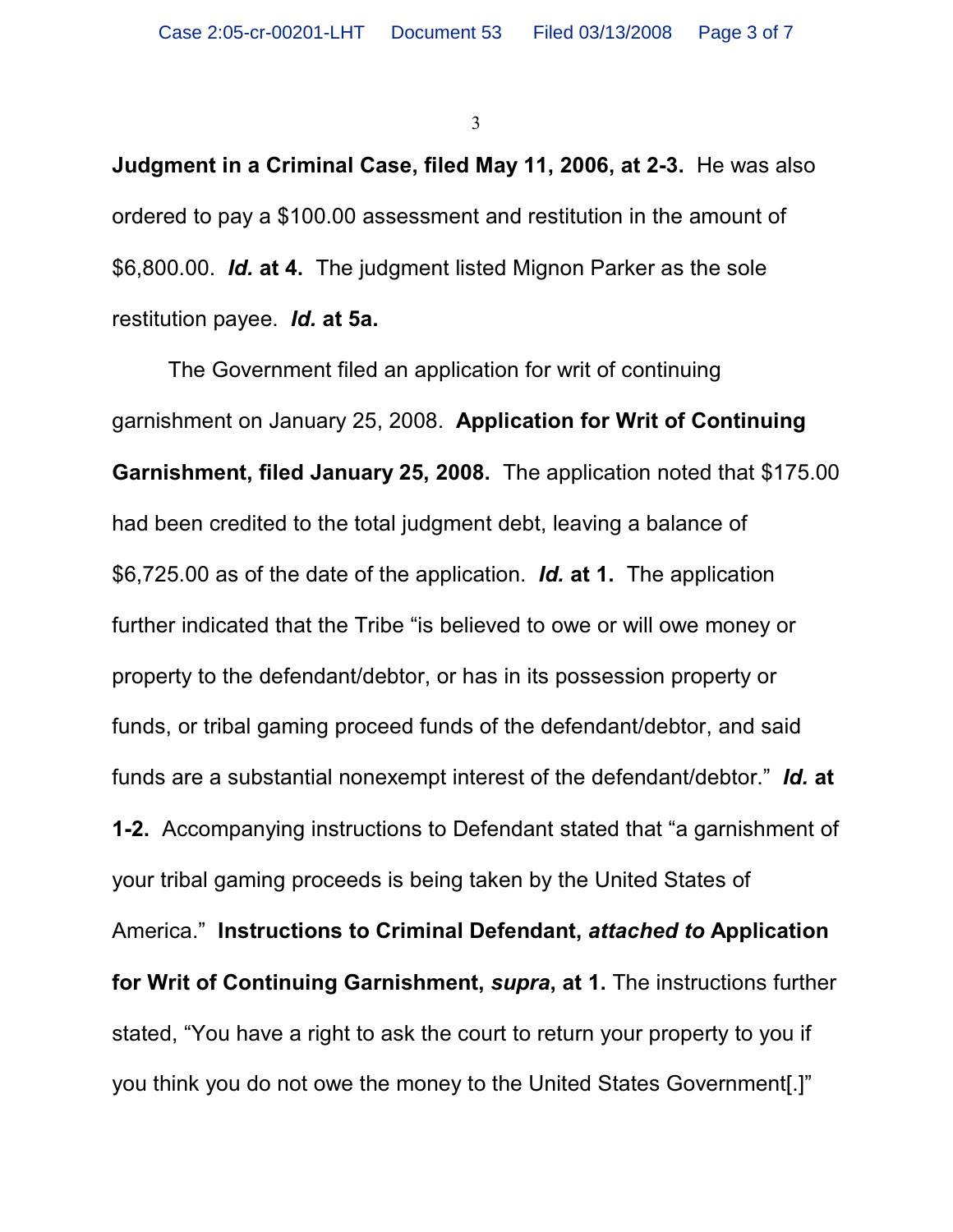Id. The Court granted the Government's application and entered a writ of continuing garnishment on January 28, 2008.

Defendant's two timely<sup>1</sup> motions objecting to the garnishment of his gaming proceeds appear to be based on his belief that the garnished funds ought to be paid directly to Mignon Parker, the restitution payee named in Defendant's judgment, instead of to the Government. *See* **Motion of February 19, 2008,** *supra***, at 2-3 (alleging that the United States Attorney had misled and "conned" the Court by alleging in the application for writ of garnishment that Defendant owed money to the United States); Motion of March 7, 2008,** *supra***, at 2 (stating that the Court "did not enter Judgment for this Defendant to pay \$6,900.00 restitution to the United States of America, and thus, the United States of America is not the creditor, and the Defendant does not owe the United States of America \$6,900.00" (emphases and internal quotation marks omitted)).**

 $1$  Defendant had 20 days from the date of the receipt of the Answer of the Garnishee in which he could file written objections to the garnishment. **28 U.S.C. § 3205(c)(5).** As the Tribe filed its answer on February 19, 2008, Defendant's motions of February 19, 2008, and March 7, 2008, are timely.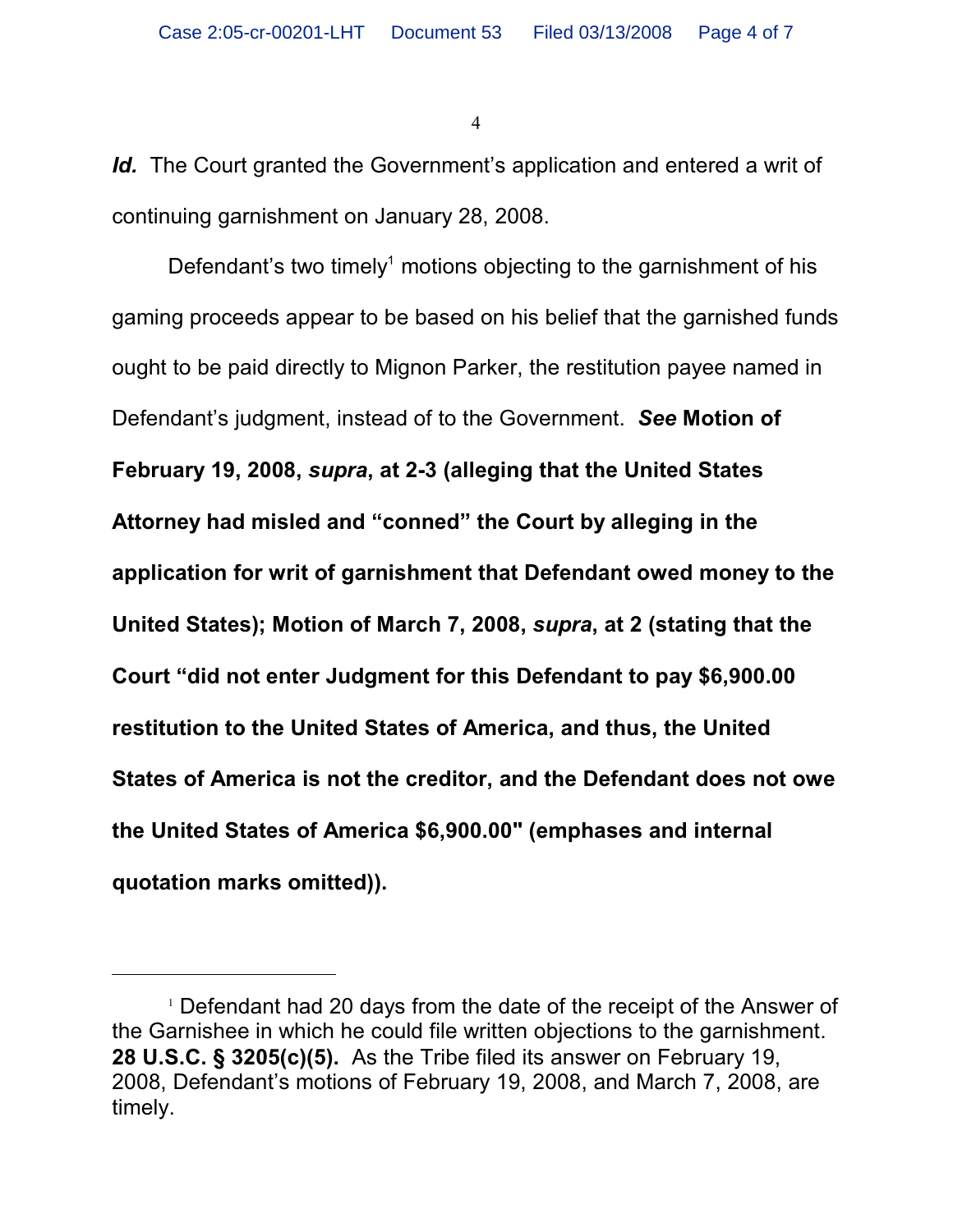Defendant's belief, however, is mistaken. Section 3664(m) of Title 18, United States Code, gives the power to enforce a restitution judgment to both the Government and the victim named as restitution payee. **18 U.S.C. § 3664(m);** *United States v. James***, 312 F. Supp. 2d 802, 807 (E.D. Va. 2004).** In this case, the United States, in its governmental capacity, is simply acting as an enforcer of the restitution judgment – not defrauding Defendant and/or the victim, as Defendant alleges. Defendant's fears that a fraud has been committed are unfounded and, therefore, his motions are denied.

The Court also addresses the Tribe's motion to quash, which is based on the Tribe's contention that it should be immune from garnishment because of its sovereign nature. **Answer of the Garnishee,** *supra***, ¶ 6**. Indian tribes have traditionally been considered sovereign nations, possessing common law immunity from suit. That immunity, however, may be abrogated by Congress. *N. States Power Co. v. Prairie Island Mdewakanton Sioux Indian Cmty.*, 991 F.2d 458, 462 (8<sup>th</sup> Cir. 1993) **("Congress has the power to statutorily waive a tribe's sovereign immunity.").** "To abrogate tribal immunity, Congress must unequivocally express that purpose." *C & L Enters., Inc. v. Citizens Band Potawatomi*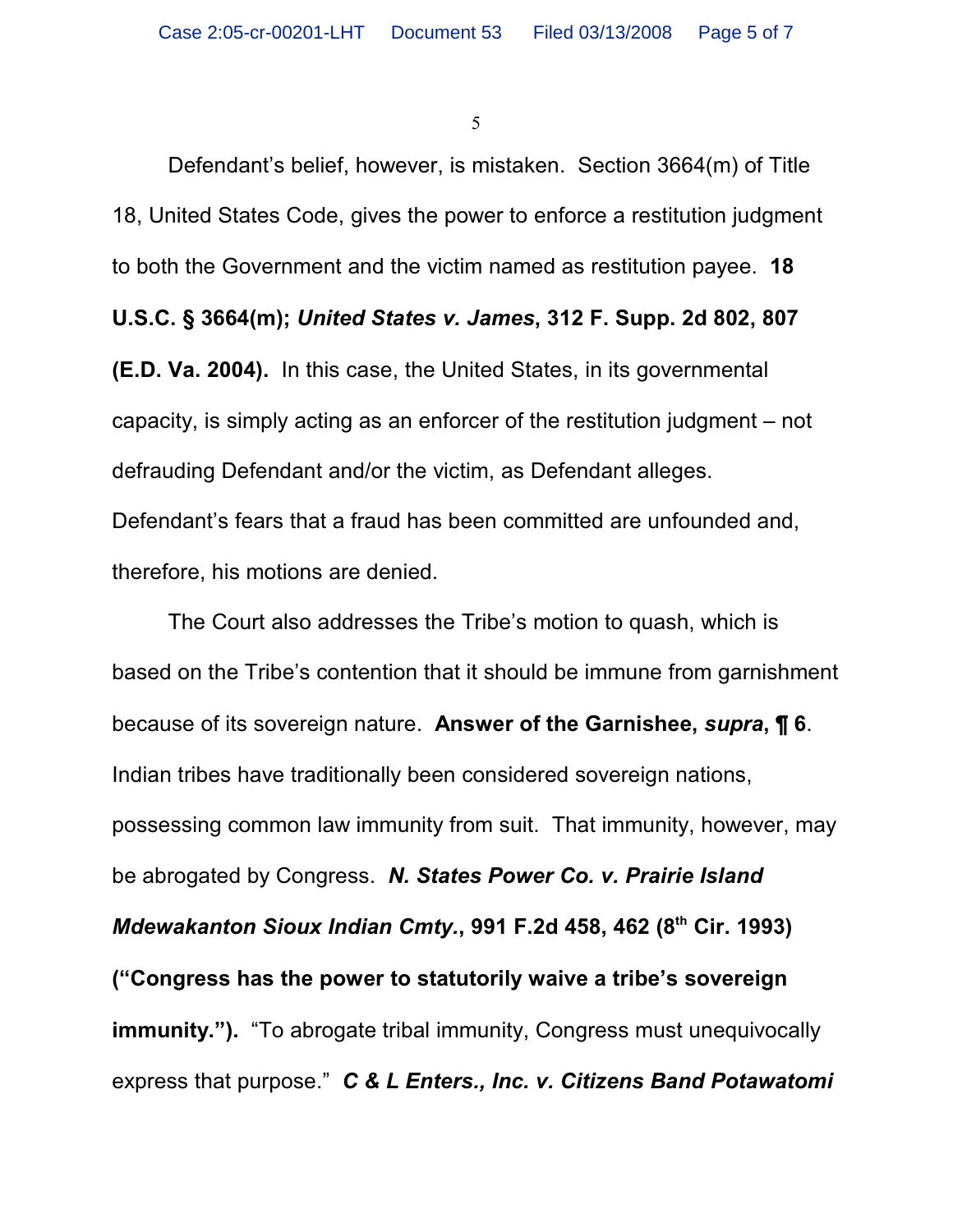## *Indian Tribe of Okla.***, 532 U.S. 411, 418 (2001) (internal quotation marks omitted).**

The present proceedings are governed by the Federal Debt Collection Procedure Act (FDCPA), which Congress passed in 1990. The FDCPA defines a "garnishee" as any person who has custody of any property in which the debtor has a nonexempt interest; and, it defines "person" to include Indian tribes. **28 U.S.C. §§ 3002(7), (10).** Thus, the FDCPA is one instance of Congress using unequivocal language to waive Indian tribes' immunity.

As a result, the Tribe as Garnishee must pay over to the federal government any property in which Defendant has a nonexempt interest. *United States v. Weddell***, 12 F. Supp. 2d 999, 1000 (D.S.D. 1998),** *aff'd***, 187 F.3d 634 (table), 1999 WL 319323 (8th Cir. 1999).** Such property includes a per capita distribution to tribal members of gaming revenues. Id. The Tribe's motion to quash is therefore denied.

**IT IS, THEREFORE, ORDERED** that Defendant's motions of February 19, 2008, and March 7, 2008, are hereby **DENIED**.

**IT IS FURTHER ORDERED** that the Garnishee's motion to quash of February 19, 2008, is also **DENIED**.